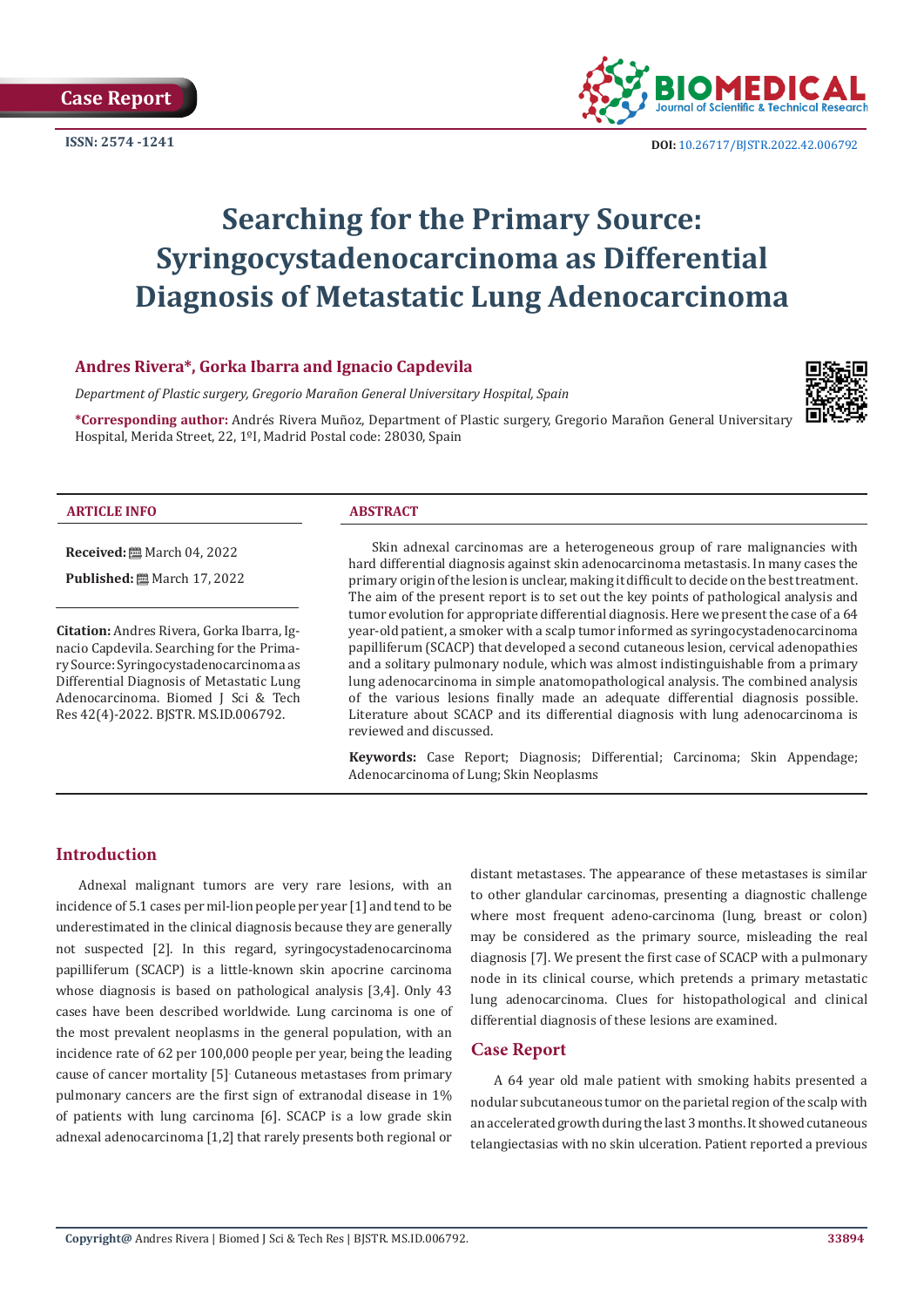multinodular plaque lesion in the same location lasting more than 10 years. There were no other symptoms. For appropriate analysis, it was treated by wide excision with 1 cm margins and two scalp flaps for coverage (Figure 1). Pathological examination showed a nodular lesion of about 2 cm affecting the entire dermis; consisting of a glandular and tubular pattern with pseudopapillae and papillae, which exhibited a perilesional permeative pattern, signs of perineural infiltration and a high rate of mitosis. Immunoreactivity was positive for p63/CK7/34-betae12/EMA, being negative for CEA/S100 (Figure 2). The previous description corresponded to a SCACP that respected surgical margins of resection arising on a preexisting nevus sebaceous of Jadassonhn. Four months after surgery, the patient consulted because of a painful nodule on the left scapular region and marked constitutional syndrome.



**Figure 1:** Syringocystadenocarcinoma papiliferum: A. Scalp lesion at surgery room and B. Second month postoperative aspect.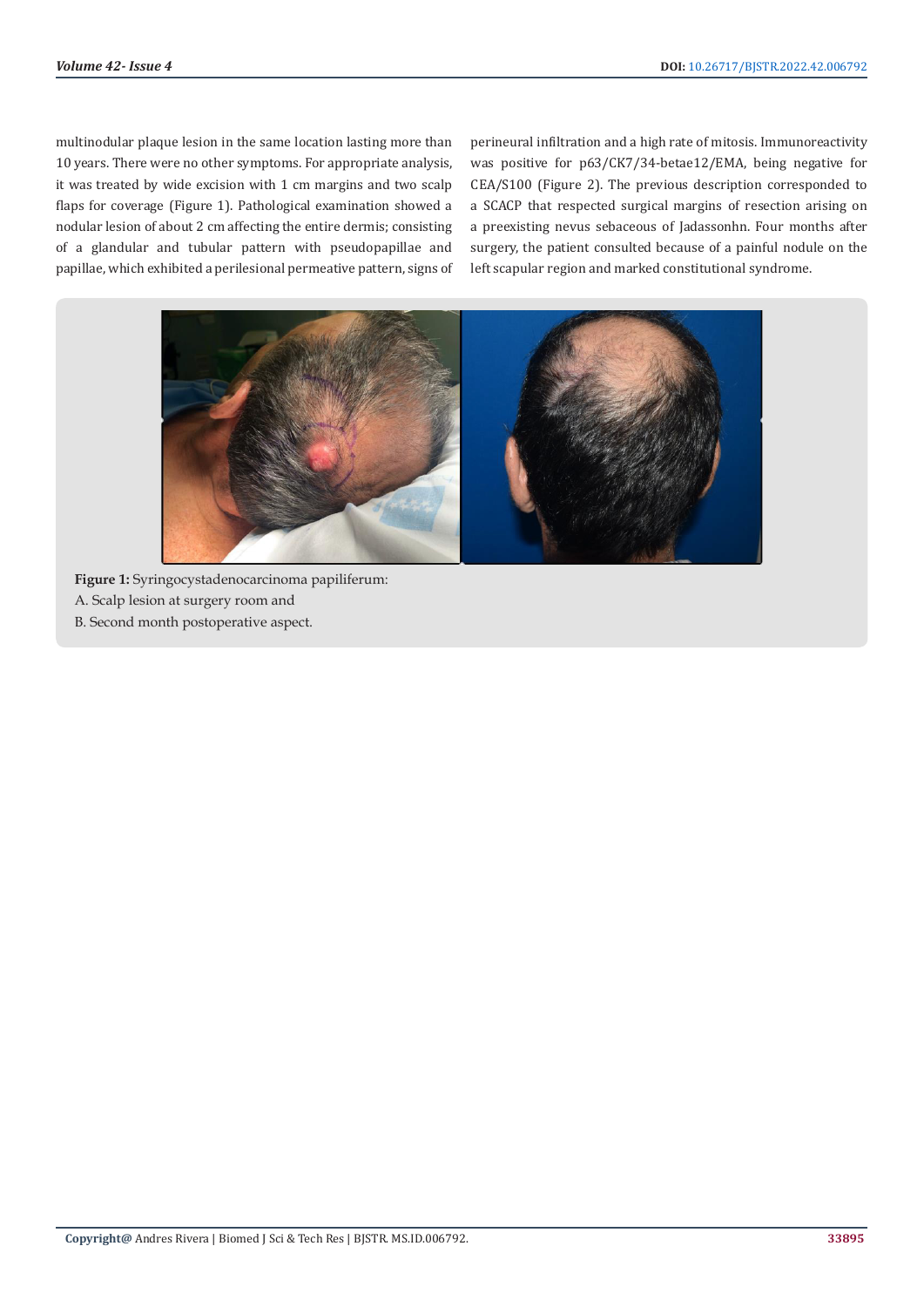

**Figure 2:** Syringocytadenocarcinoma:

- A. Primary scalp lesion (H/E) [100x],
- B. [400x] and
- C. Scapular lesion [100x],
- D. [400x].
- E. Inmunohistochemic stain of p63,
- F. TTF1,
- G. CK-7,
- H. EMA
- I. [400x] of scalp lesion and inmunohistochemic stain of TTF1
- J. CK7 [400x] at scapular lesion.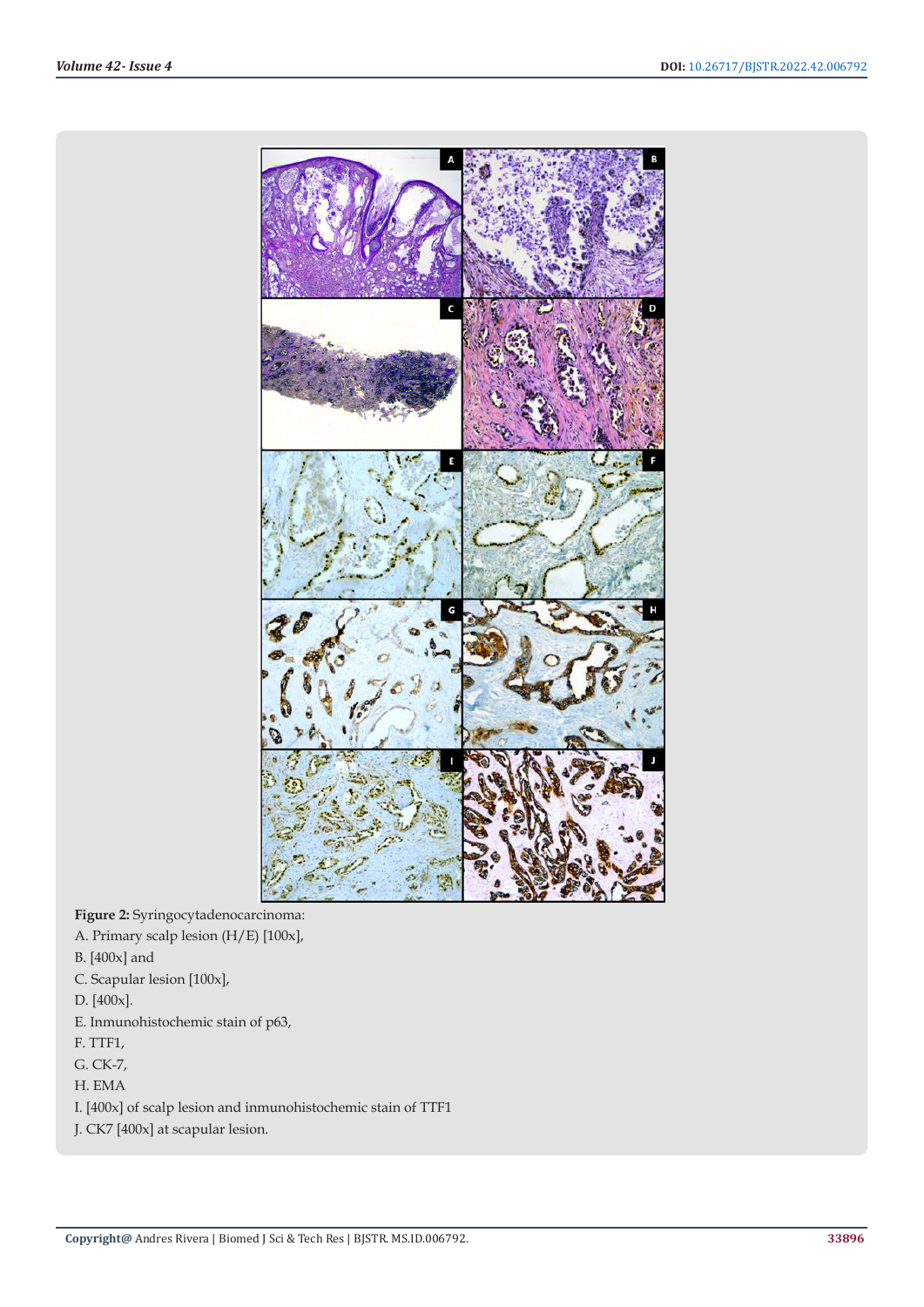Complementary image studies showed concomitant cervical level IV adenopathies, multifocal skeletal affectation, bilateral hiliar adenopathies and a solitary pulmonary nodule (Figure 3). Incisional biopsy of the scapular lesion exhibited an unspecific adenocarcinoma pattern with immunoreactivity for CK7, TTF-1 and negativity for CK20/CDX2/PSA/PAX8. Since differential diagnosis of metastatic lung adenocarcinoma was considered it was decided to perform a CT-guided core needle biopsy of the pulmonary nodule. This time, histopathological analysis showed a moderately

differentiated glandular malignancy focally positive for TTF-1, which was not specific for adnexal tumors nor for lung adenocarcinoma. In order to elucidate diagnosis, the first pathological sample (scalp) was reviewed. Because of the permeative and gradual malignancy pattern observed there, as well as its arising over a preexisting nevus sebaceous of Jadassohn, lung adenocarcinoma was rejected as the primary origin of the clinical chart. The patient refused adjuvant treatment and died eight months after surgical excision.



**Figure 3:** Syringocystadenocarcinoma metastasis: Computerized tomography that shows nodular 2,4 cms-leght pulmonary lesion at fourth month of intervention.

#### **Discussion**

Primary lung neoplasms constitute 13% of all detected cancers every year. Among 90% of the cases are supposed to be tobacco related, especially in adenocarcinomas [8]. At time of diagnosis 55% of total pulmonary neoplasms are staged as metastatic disease [6] nearly 1% of these metastases will be cutaneous. On the other hand, skin adnexal malignancies are very scarce tumors, particularly SCACP, with 43 cases reported worldwide [7]. Mortality is usually low in located lesions with a 5-year survival rate of 99% [1]. Since they are little known, they tend to be under-estimated in clinical practice, which occasionally can lead to regional or distant metas-tases at debut, rising mortality rates to 43%. Management of these lesions usually implies local wide excision, even though Mohs' surgery has shown the same effectiveness. There is little evidence regarding their response to systemic oncological treatments [2,4]. SCACP is diagnosed mainly by histological sampling, in which a nonspecific glandular pattern is observed. The malignant component of this entity is variable and comprises SCACP in situ

as well as invasive adenocarcinoma or invasive cell squamous carcinoma.

Complementary immunochemical studies are usually performed for differential diagnosis and proper identification between skin metastasis, especially when poorly differentiated or anaplastic. Expression of p63 is associated with the invasive component of basal cells, whereas CK7 is usually expressed in the superficial epithelial cells. Positivity for p63 and CK20 negativity have been described as useful markers to differentiate malign adnexal tumors from metastatic lesions [9]. CK7 and TTF1 expressions are more characteristic from lung or thyroid tumor, but does not refuse the primary origin in our case, where morphology of the lesion was very well differentiated [6,9]. In addition to the previous, the progressive malign histological pattern observed can also aid the diagnosis as SCACP is thought to arise over a previous benign syringocystadenoma papilliferum, often in the sinus of a sebaceous nevus [10]. Here we present a complex clinical case of a malignant glandular tumor that poses, in the its temporal